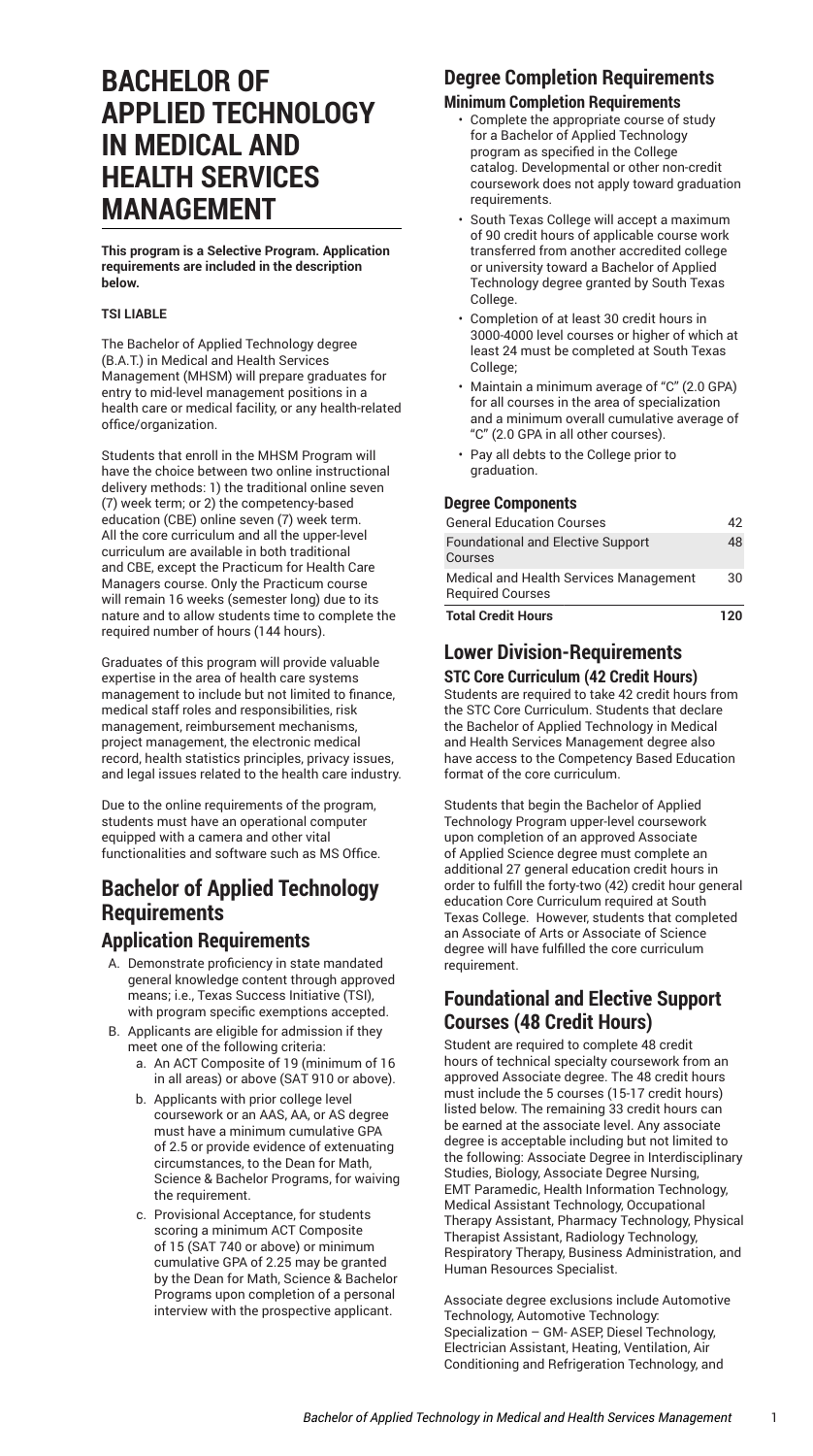Welding. Students with an associate degree from the exclusions will be admitted conditionally and their academic courses (15 to 18 Credit Hours) will be accepted.

| <b>ACCT 2401</b> | <b>Principles of Financial</b><br>Accounting | 4 |
|------------------|----------------------------------------------|---|
| <b>HITT 1255</b> | <b>Health Care Statistics</b>                | 2 |
| or MATH 1442     | <b>Elementary Statistical</b><br>Methods     |   |
| <b>HITT 1305</b> | <b>Medical Terminology I</b>                 | 3 |
| <b>MDCA 1343</b> | Medical Insurance                            | 3 |
| POFM 2310        | Intermediate Medical<br>Codina               | 3 |

*Note: Students entering the BAT program with a completed Associate of Science (A.S.) or Associate of Arts (A.A.) degree may apply their field of study coursework toward the 33 credit hour technical specialty requirement.*

### **Upper-Division Requirements**

#### **Prerequisites for Upper-Level Coursework**

- Junior Standing
	- Completion of an Associate Degree or completion of sixty (60) college credit hours from a regionally accredited institution with at least fifteen (15) credit hours in general education coursework.
- Senior Standing
	- A minimum of ninety (90) credit hours from a regionally accredited institution.
- A minimum GPA of 2.5 in previous coursework.

## **Required Medical and Health Services Management**

#### **Major Courses (30 Credit Hours)** The upper-division Medical and Health Services Management major courses educate students in the fundamentals of health care systems management to include but not limited to finance, medical staff roles and responsibilities, reimbursement mechanisms, the electronic medical record, privacy issues, risk management, health statistics principles, project management, and legal issues related to the health care industry.

| MHSM 3300        | Principles of Health<br>Care Management                   | 3 |
|------------------|-----------------------------------------------------------|---|
| <b>MHSM 3302</b> | U.S. Health Care<br><b>Delivery</b>                       | 3 |
| <b>MHSM 3303</b> | <b>Statistics for Health</b><br>Care Managers             | 3 |
| <b>MHSM 3335</b> | Financial<br>Management<br>for Health Care<br>Managers    | 3 |
| <b>MHSM 3311</b> | <b>Health Care</b><br>Information<br>Technology           | 3 |
| <b>MHSM 4304</b> | <b>Risk Management for</b><br><b>Health Professionals</b> | 3 |
| <b>MHSM 4351</b> | Public and<br><b>Community Health</b><br>Management       | 3 |
| <b>MHSM 4352</b> | <b>Project Management</b><br>for Healthcare               | 3 |
| <b>MHSM 4361</b> | <b>Health Care</b><br>Management<br>Practicum             | 3 |
| <b>MHSM 4310</b> | Human Resources<br>in Health Care<br>Management           | 3 |
|                  |                                                           |   |

### **Program Learning Outcomes (PLOs)**

Through the Bachelor of Applied Technology in Medical and Health Services Management Program Learning Outcomes, students will be able to:

1. Demonstrate the ability to incorporate clinical, operational, financial, and statistical data into health care manager decision-making.

2. Demonstrate effective communication both verbally and in written form, to a variety of health care audiences and situations.

3. Demonstrate the ability to interpret JCAHO standards for a health care institution and to implement a the appropriate method of quality assurance.

4. Demonstrate the ability to create a health care institution budget with consideration to both current and potential revenues and costs.

5. Demonstrate the ability to make ethical decision during daily operations.

### **TSI LIABLE**

#### **STC Core Curriculum**

| <b>ENGL 1301</b>                                           | <b>Composition I</b>                        | 3              |
|------------------------------------------------------------|---------------------------------------------|----------------|
| <b>ENGL 1302</b>                                           | Composition II -<br>Rhetoric                | 3              |
| Select one of the following:                               |                                             | 4              |
| <b>MATH 1442</b>                                           | <b>Elementary Statistical</b><br>Methods    |                |
| <b>MATH 2412</b>                                           | <b>Pre-Calculus Math</b>                    |                |
| <b>MATH 2413</b>                                           | Calculus I                                  |                |
| <b>MATH 1414</b>                                           | College Algebra                             |                |
| <b>HIST 1301</b>                                           | <b>United States History</b>                | 3              |
| or HIST 2327                                               | <b>Mexican-American History I</b>           |                |
| <b>HIST 1302</b>                                           | <b>United States History</b><br>П           | 3              |
| or HIST 2328                                               | <b>Mexican-American History II</b>          |                |
| GOVT 2305                                                  | <b>Federal Government</b>                   | 3              |
| GOVT 2306                                                  | <b>Texas Government</b>                     | 3              |
| Select one of the following:                               |                                             | 3              |
| <b>PSYC 2301</b>                                           | <b>General Psychology</b>                   |                |
| <b>PSYC 2306</b>                                           | Human Sexuality                             |                |
| <b>PSYC 2314</b>                                           | Lifespan Growth and<br>Development          |                |
| <b>PSYC 2317</b>                                           | <b>Statistical Methods in</b><br>Psychology |                |
| <b>SOCI 1301</b>                                           | Introductory<br>Sociology                   |                |
| <b>SOCI 1306</b>                                           | <b>Social Problems</b>                      |                |
| <b>SOCI 2301</b>                                           | Marriage and the<br>Family                  |                |
| <b>SOCI 2319</b>                                           | <b>Minority Studies</b>                     |                |
|                                                            | Component Area Option - Core Curriculum     | 3              |
| Curriculum                                                 | Life and Physical Sciences Elective - Core  | 4              |
| Curriculum                                                 | Life and Physical Sciences Elective - Core  | 4              |
| Creative Arts Elective - Core Curriculum                   |                                             | 3              |
| Core Curriculum                                            | Language, Philosophy & Culture Elective -   | 3              |
| <b>Foundational and Elective Support</b><br><b>Courses</b> |                                             |                |
| <b>Foundational Courses (Required)</b>                     |                                             |                |
| <b>ACCT 2401</b>                                           | Principles of Financial<br>Accounting       | 4              |
| <b>HITT 1255</b>                                           | <b>Health Care Statistics</b>               | $\overline{2}$ |
| or MATH 1442                                               | <b>Elementary Statistical</b><br>Methods    |                |